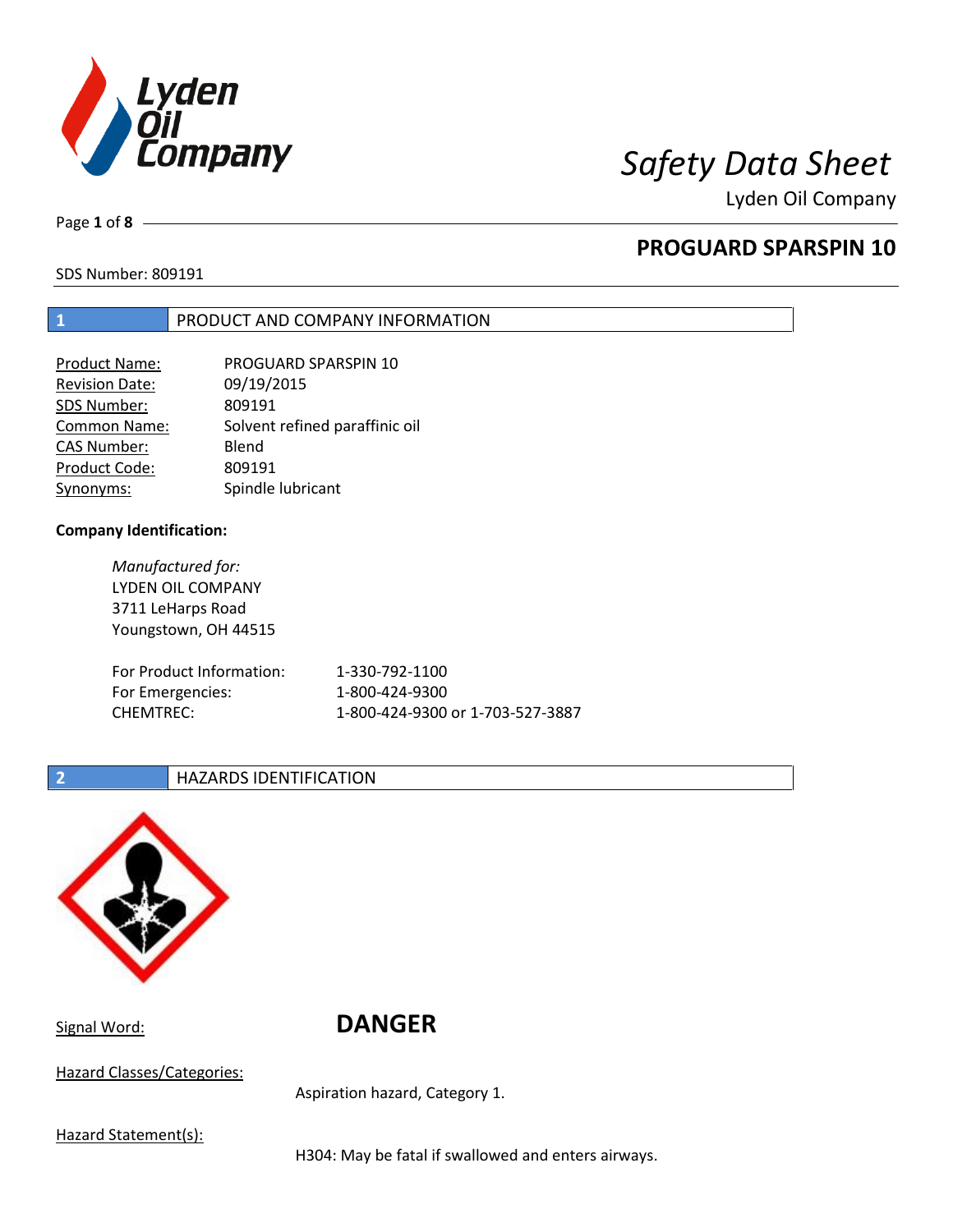

Page **2** of **8**

## **PROGUARD SPARSPIN 10**

SDS Number: 809191

Precaution Statement(s): P101: If medical advice is needed, have product container or label at hand. P102: Keep out of reach of children. P103: Read label before use. P301+310: IF SWALLOWED: Immediately call a POISON CENTER/doctor. P331: Do NOT induce vomiting. P405: Store locked up. P501: Dispose of contents/container in accordance with local/regional/national/international regulation.

Other Hazard Statement(s):

-NFPA Ratings: Health  $= 1$  $Fire = 1$ Reactivity  $= 0$ 

## **3** COMPOSITION / INFORMATION ON INGREDIENTS

Ingredients:

*Mixture of the substances listed below with nonhazardous additions.*

| <b>Chemical Name</b>           | <b>CAS Number</b> | Percentage |
|--------------------------------|-------------------|------------|
| Solvent refined paraffinic oil | 64741-88-4        | >90        |

*\*Any concentration shown as a range is to protect confidentiality or is due to batch variation.*

| `MFASURFS<br>$T$ AID $N$<br><b>IVILAJUNEJ</b> |
|-----------------------------------------------|
|-----------------------------------------------|

Description of First Aid Measures:

Inhalation:

Remove victim to fresh air and keep at rest in a position comfortable for breathing. If the victim has difficulty breathing or tightness of the chest, is dizzy, vomiting or unresponsive, give oxygen with rescue breathing or CPR as required and transport to the nearest medical facility.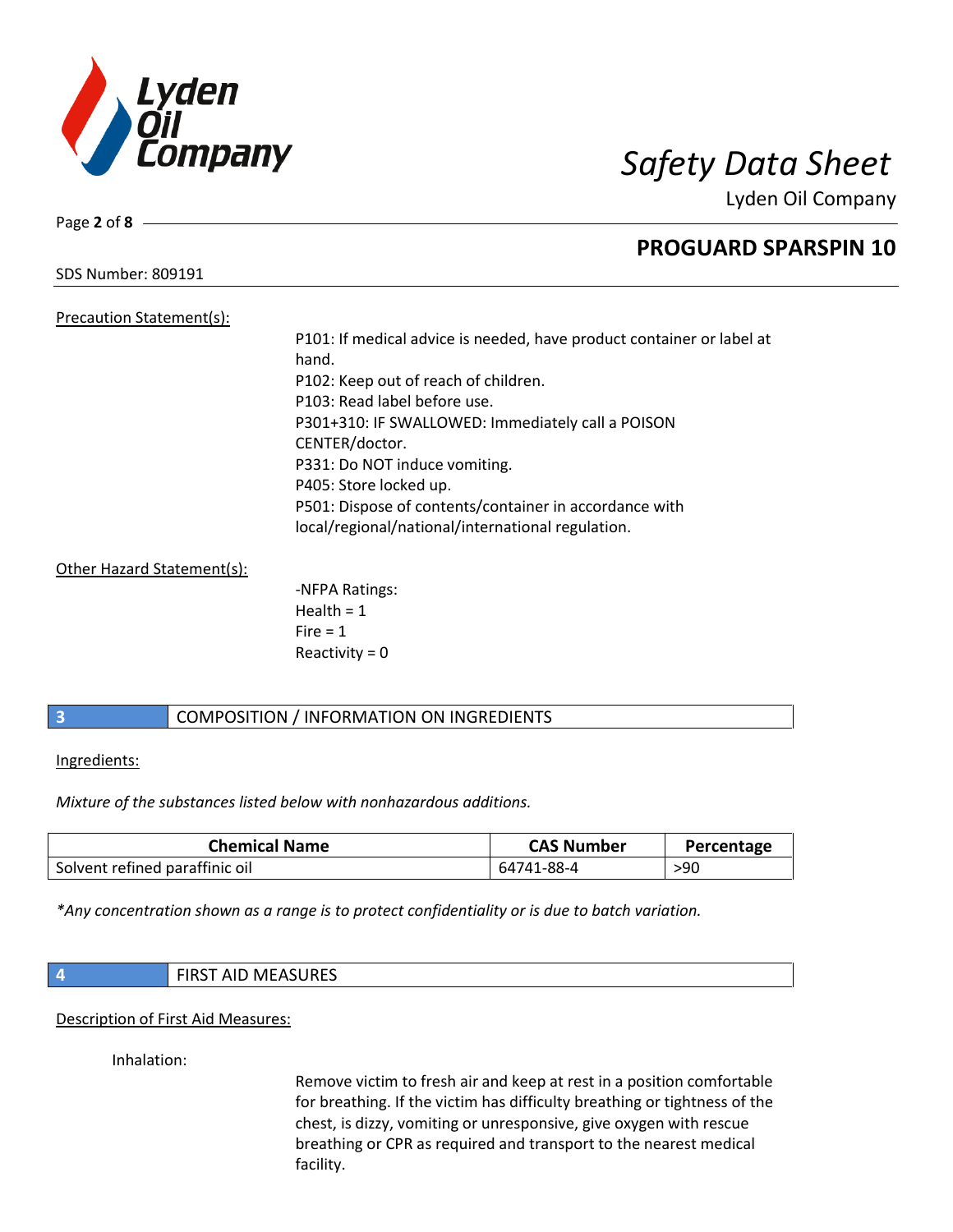

| Page $3$ of $8$ -                             |                        |                                                                                                                                                      |  |
|-----------------------------------------------|------------------------|------------------------------------------------------------------------------------------------------------------------------------------------------|--|
|                                               |                        | <b>PROGUARD SPARSPIN 10</b>                                                                                                                          |  |
| <b>SDS Number: 809191</b>                     |                        |                                                                                                                                                      |  |
| Skin Contact:                                 |                        |                                                                                                                                                      |  |
|                                               |                        | Flush skin with water, wash with soap and water. Remove                                                                                              |  |
|                                               |                        | contaminated clothing. Do not reuse clothing until cleaned. If material<br>is injected under the skin, transport to the nearest medical facility for |  |
|                                               | additional treatment.  |                                                                                                                                                      |  |
| Eye Contact:                                  |                        |                                                                                                                                                      |  |
|                                               |                        | Rinse opened eye for at least 15 minutes under running water. If<br>symptoms persist, consult medical attention.                                     |  |
| Ingestion:                                    |                        |                                                                                                                                                      |  |
|                                               |                        | If swallowed, do not induce vomiting: transport to nearest medical<br>facility for additional treatment. If vomiting occurs spontaneously,           |  |
|                                               |                        | keep head below hips to prevent aspiration.                                                                                                          |  |
|                                               |                        |                                                                                                                                                      |  |
| Symptoms and Effects, both acute and delayed: |                        |                                                                                                                                                      |  |
|                                               |                        | No further relevent data available.                                                                                                                  |  |
| <b>Recommended Actions:</b>                   |                        |                                                                                                                                                      |  |
|                                               |                        | Treat symptomatically. Call a doctor or poison<br>control center for guidance.                                                                       |  |
|                                               |                        |                                                                                                                                                      |  |
| 5                                             | FIRE FIGHTING MEASURES |                                                                                                                                                      |  |
|                                               |                        |                                                                                                                                                      |  |
| Recommended Fire-Extinguishing Equipment:     |                        | Use dry powder, foam, or carbon dioxide fire                                                                                                         |  |
|                                               |                        | extinguishers. Water may be ineffective in fighting                                                                                                  |  |
|                                               |                        | an oil fire unless used by experienced fire fighters.                                                                                                |  |
| Possible Hazards During a Fire:               |                        |                                                                                                                                                      |  |
|                                               |                        | Hazardous combustion products may include: A                                                                                                         |  |
|                                               |                        | complex mixture of airborne solid and liquid<br>particulates and gases (smoke). Carbon monoxide.                                                     |  |
|                                               |                        | Unidentified organic and inorganic compounds.                                                                                                        |  |
|                                               |                        |                                                                                                                                                      |  |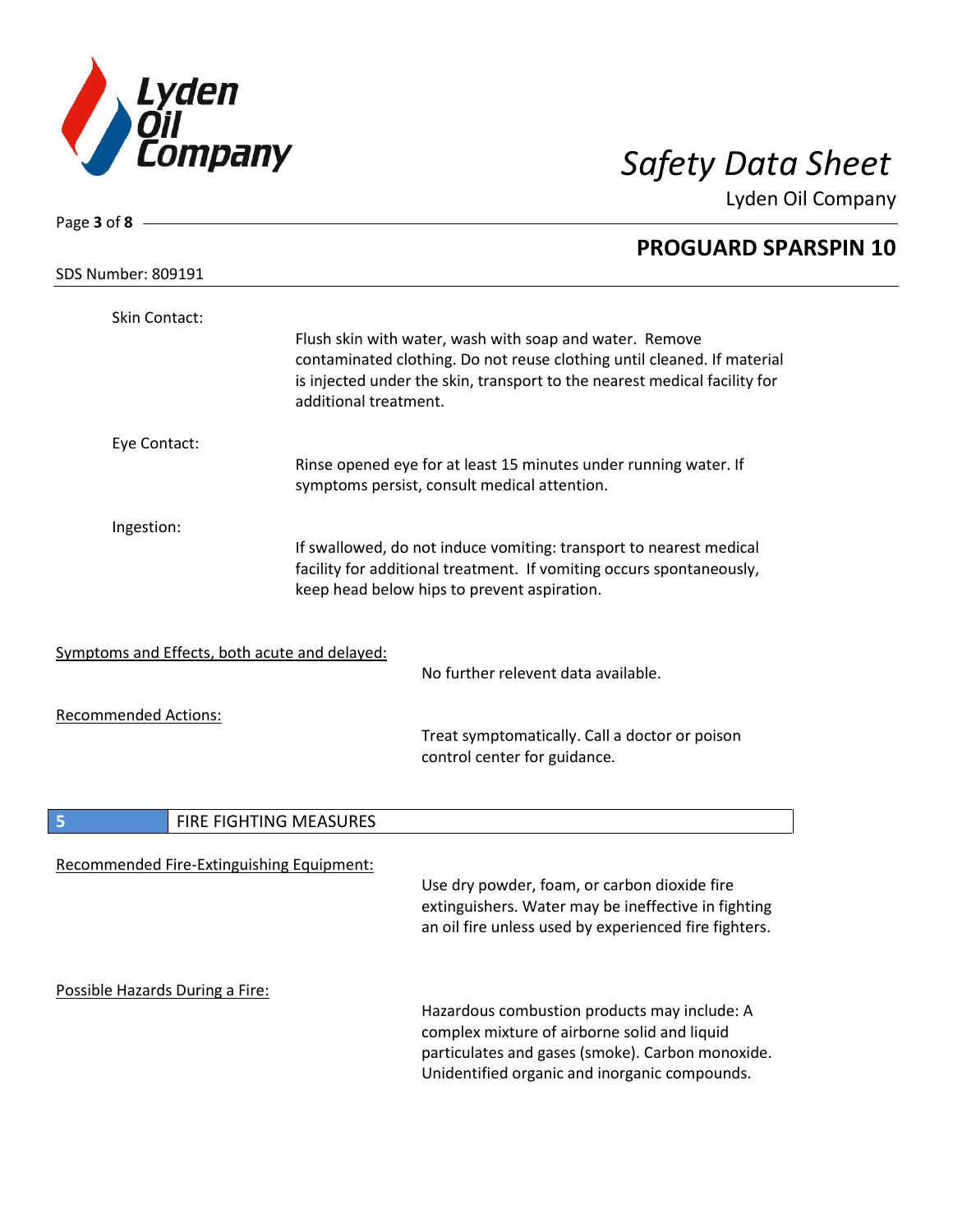

Lyden Oil Company

SDS Number: 809191

Page **4** of **8**

 $\overline{\phantom{a}}$ 

Recommendations to Firefighters:

Proper protective equipment including breathing apparatus.

| 6                                 | ACCIDENTAL RELEASE MEASURES                                                                            |
|-----------------------------------|--------------------------------------------------------------------------------------------------------|
| <b>Personal Precautions:</b>      | Avoid contact with skin, eyes, and clothing.<br>Keep away from sources of ignition.                    |
| <b>Emergency Procedures:</b>      | Contain spilled material, collect in suitable and<br>properly labled containers.                       |
| <b>Environmental Precautions:</b> | Do not allow to reach sewage system or any water<br>course.<br>Do not allow to enter ground waters.    |
| <b>Cleanup Procedures:</b>        | Pick up excess with inert absorbant material. Treat<br>contaminated absorbent same as spilled product. |

## **7 HANDLING AND STORAGE**

| <b>Handling Precautions:</b> |                                                                |
|------------------------------|----------------------------------------------------------------|
|                              | Handle with care and avoid spillage on the floor.              |
|                              | Do not cut, weld, drill, grind, braze, or solder<br>container. |
| <b>Storage Requirements:</b> |                                                                |
|                              | Keep container tightly sealed.                                 |
|                              | Keep away from sources of ignition.                            |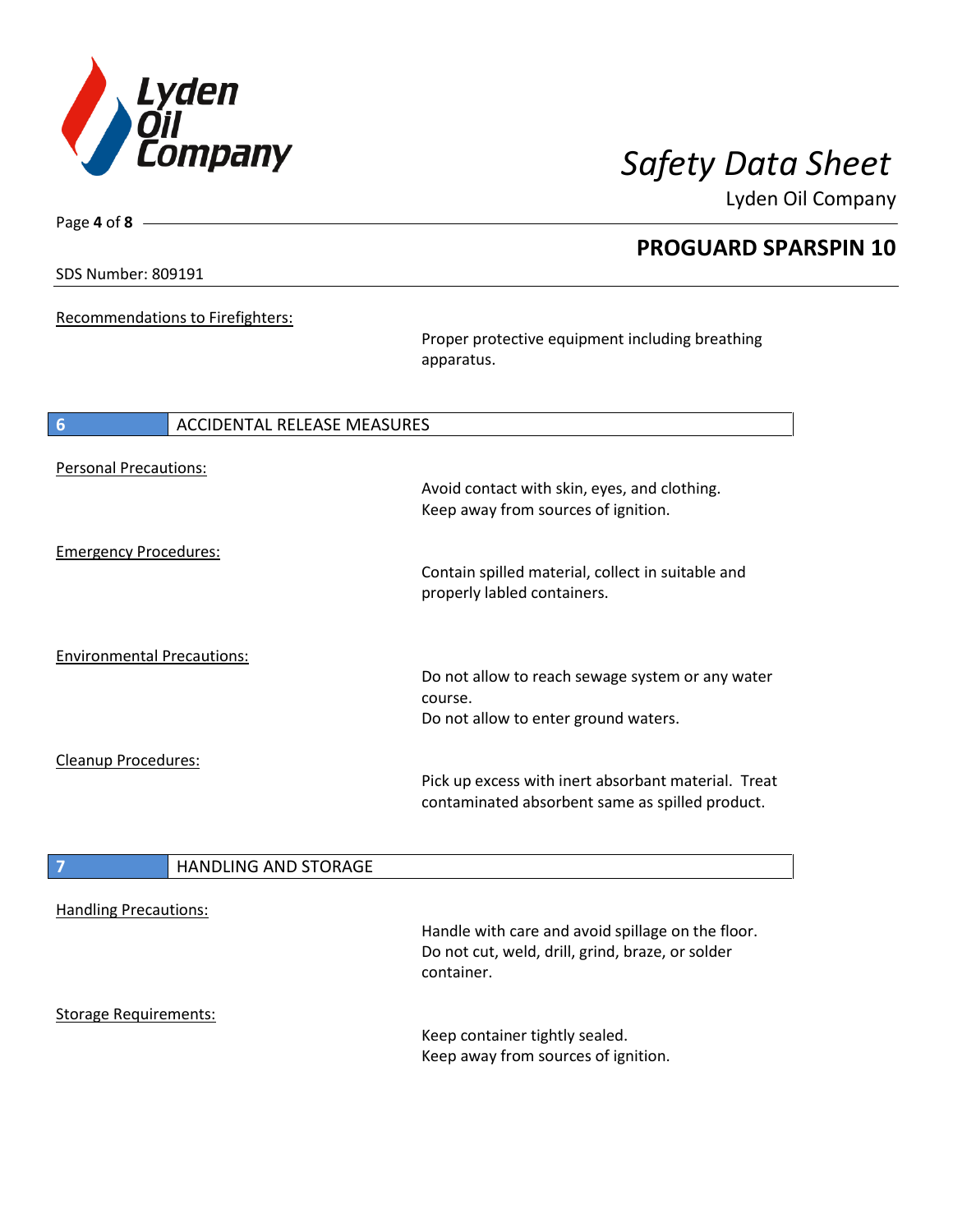

Lyden Oil Company

SDS Number: 809191

## **8** EXPOSURE CONTROLS / PERSONAL PROTECTION

Exposure Limits:

-64741-88-4 Solvent refined paraffinic oil (>90%):

ACGIH TWA  $-$  5mg/m<sup>3</sup> (oil mist) OSHA TWA  $-$  5mg/m<sup>3</sup> (oil mist)

Engineering Controls:

All ventilation should be designed in accordance with OSHA standard (29 CFR 1910.94).

Personal Protective Equipment:

Wash hands before breaks and at the end of work. Use safety glasses and gloves.

### **9** PHYSICAL AND CHEMICAL PROPERTIES

| Color:                        | Light Straw                                  |
|-------------------------------|----------------------------------------------|
| Physical State:               | Liquid                                       |
| Odor:                         | Characteristic                               |
| Odor Threshold:               | Data not available                           |
| pH:                           | Data not available                           |
| <b>Melting Point:</b>         | Data not available                           |
| <b>Boiling Point:</b>         | $>500^\circ$ F                               |
| <b>Boiling Range:</b>         | Data not available                           |
| Flash Point:                  | $>390^\circ$ F                               |
| <b>Evaporation Rate:</b>      | <1 (where Butyl Acetate - 1)                 |
| Flammability:                 | Data not available                           |
| Flammability Limits:          | Data not available                           |
| Vapor Pressure:               | Data not available                           |
| Vapor Density:                | Data not available                           |
| <b>Relative Density:</b>      | $0.8478$ (where water = 1)                   |
| Solubilities:                 | Insoluble in water                           |
| <b>Partition Coefficient:</b> | Data not available                           |
| Auto-Ignition Temperature:    | Data not available                           |
| Decomposition Temperature:    | Data not available                           |
| Viscosity:                    | 8.8 mm <sup>2</sup> /sec (kinematic at 40°C) |
|                               |                                              |

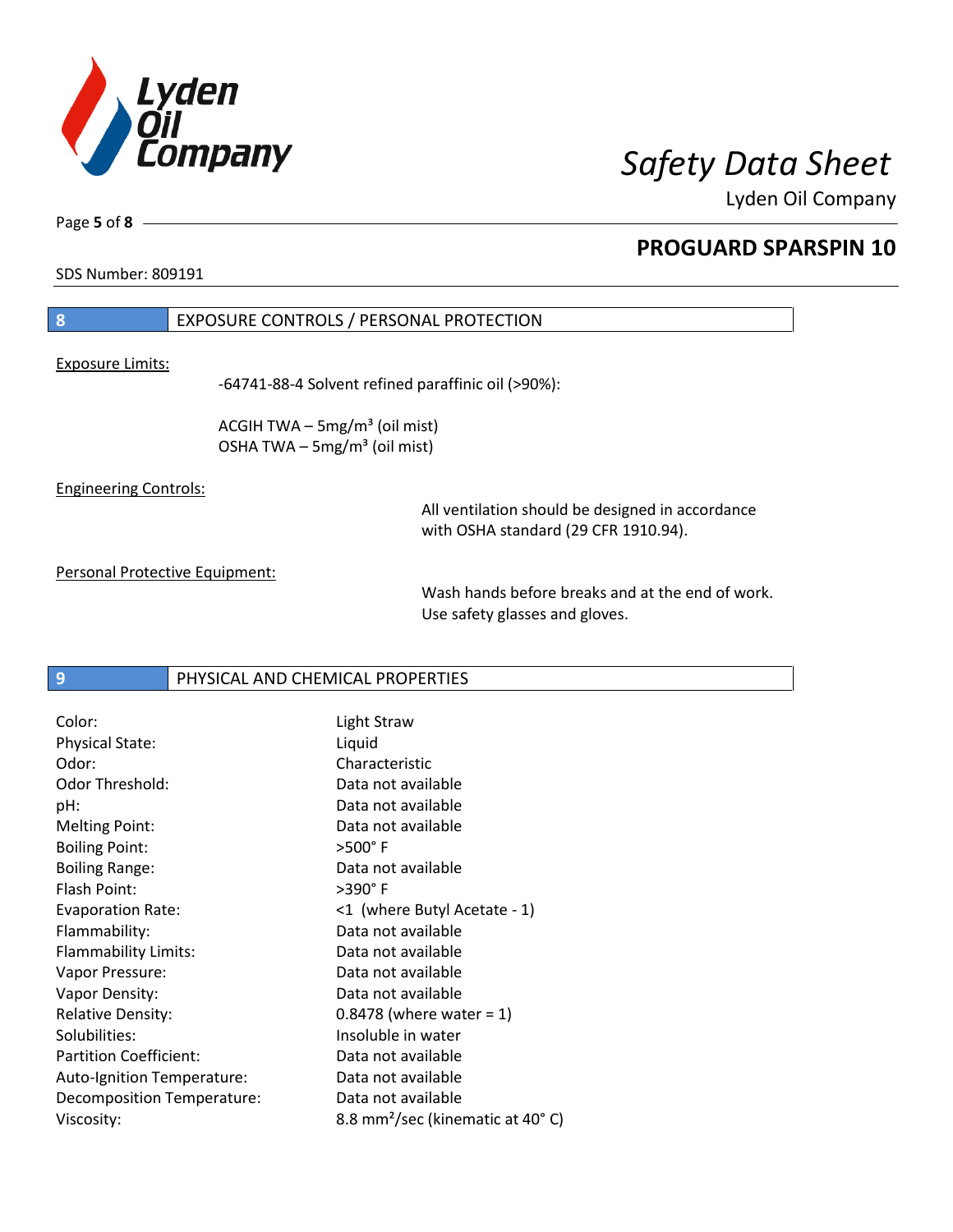

Lyden Oil Company

SDS Number: 809191

Page **6** of **8**

# **10** STABILITY AND REACTIVITY Stability: Stable under normal conditions. Reactivity: Not reactive under normal conditions. Conditions to Avoid: Extreme temperature, sparks, open flame, and direct sunlight. Hazardous Reactions: No known hazardous reactions. Incompatible Materials: Strong oxidizers and strong reducing agents. Decomposition Products: Oxides of carbon and hydrogen.

| <b>11</b>                    | <b>TOXICOLOGICAL INFORMATION</b>    |                                                                                                                                               |
|------------------------------|-------------------------------------|-----------------------------------------------------------------------------------------------------------------------------------------------|
| Routes of Exposure:          |                                     | Skin and eye contact are the primary routes of<br>exposure although exposure may occur following<br>accidental ingestion.                     |
| <b>Exposure Effects:</b>     |                                     | Repeated skin contact may cause dermatitis or an<br>oil acne. Exposure to eyes may cause redness.<br>Harmful if swallowed, aspiration hazard. |
| <b>Measures of Toxicity:</b> |                                     | No test data available.                                                                                                                       |
|                              | Carcinogenic/Mutagenic Precautions: | Non-carcinogenic and not expected to be<br>mutagentic.                                                                                        |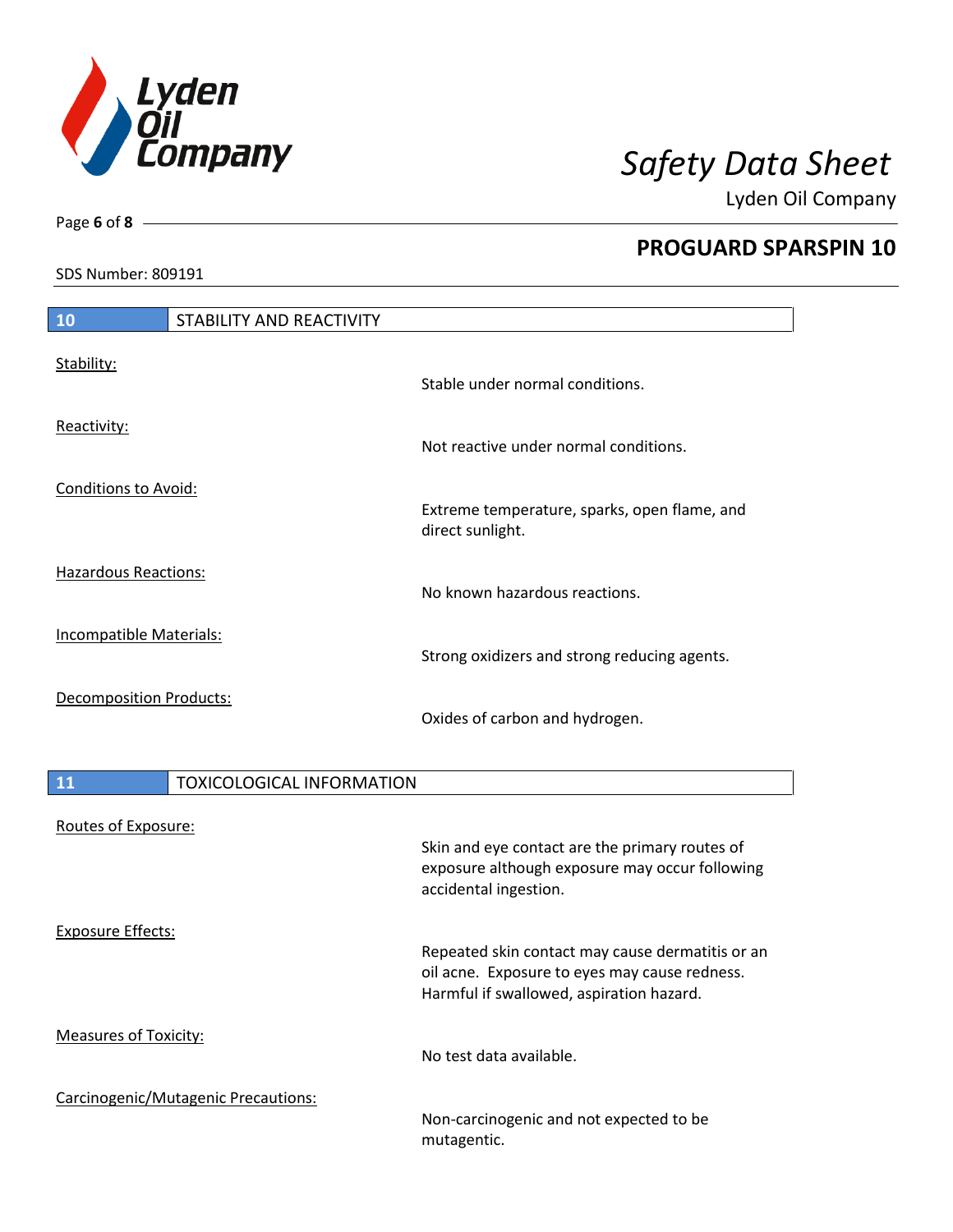

Lyden Oil Company

SDS Number: 809191

Page **7** of **8**

| 12                                                                                                | <b>ECOLOGICAL INFORMATION</b>                                                               |
|---------------------------------------------------------------------------------------------------|---------------------------------------------------------------------------------------------|
| <b>Ecological Precautions:</b>                                                                    | Avoid exposing to the environment.                                                          |
| <b>Ecological Effects:</b>                                                                        | No specific environmental or aquatic data available.                                        |
| <b>13</b>                                                                                         | DISPOSAL CONSIDERATIONS                                                                     |
| Disposal Methods:                                                                                 | Dispose of waste material in accordance with all<br>local, state, and federal requirements. |
| Disposal Containers:                                                                              | Use properly approved container for disposal.                                               |
| <b>Special Precautions:</b>                                                                       | Do not flush to surface waters or drains.                                                   |
| <b>14</b>                                                                                         | <b>TRANSPORT INFORMATION</b>                                                                |
| <b>UN Number:</b><br><b>UN Shipping Name:</b><br><b>Transport Hazard Class:</b><br>Packing Group: | Data not available<br>Lubricating Oil, N.O.S.<br>Data not available<br>Data not available   |
| <b>Environmental Hazards:</b>                                                                     | Data not available                                                                          |
| <b>Bulk Transport Guidance:</b>                                                                   | Data not available                                                                          |
| <b>Special Precautions:</b>                                                                       |                                                                                             |

Not regulated by DOT.